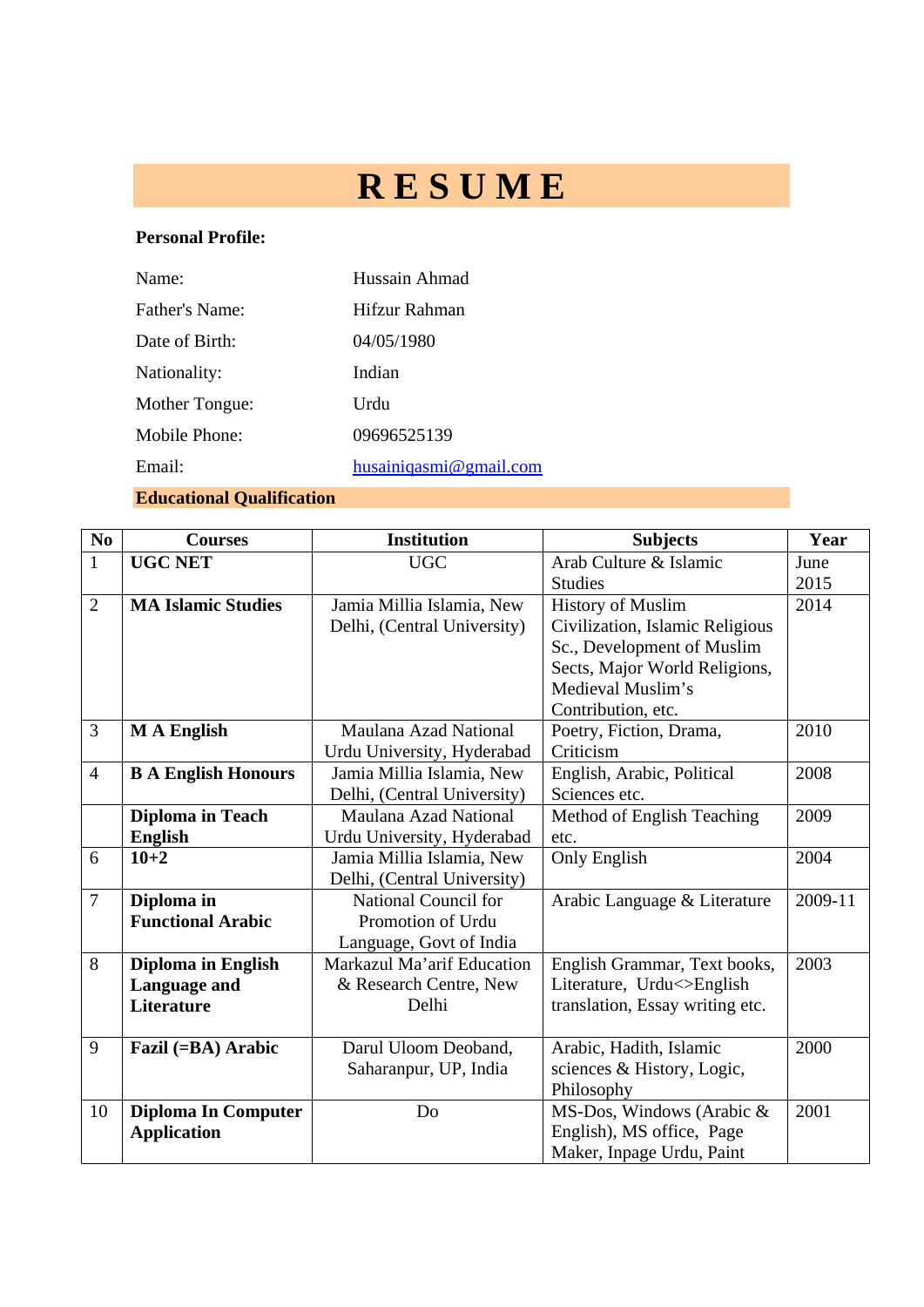|                                                      |            | Brush, Corel etc.           |      |
|------------------------------------------------------|------------|-----------------------------|------|
| <b>Alim (Graduation)</b><br>Arabic and Persian Board |            | English & Arabic Literature | 2006 |
|                                                      | Lucknow UP |                             |      |
| <b>Munshi</b><br>Do                                  |            | Urdu, Arabic, Persian       | 1995 |
| Jamia Urdu Aligarh UP<br>Adeeb                       |            | Urdu, Hindi, Persian        | 1996 |

## **Translated Books Urdu to English:**

| N              | <b>Titles</b>                           | <b>Author</b>        | <b>Publisher</b>                    |
|----------------|-----------------------------------------|----------------------|-------------------------------------|
| $\mathbf{1}$   | <b>Biographies of the Prophets (AS)</b> | Maulana Badiuz Zaman | Indian Council of Fatwa & Research  |
|                | <b>ISBN Number: 9789352548637</b>       | Nadvi, Qasmi         | Trust, Bangalore,                   |
|                |                                         |                      | First Edition: 2016                 |
| $\overline{2}$ | <b>Biographies of Ashrah Mubasharah</b> | Muhammad Arshad      | Idara Isha'at-E-Islam, Deoband      |
|                | (The Ten Promised Paradise)             | Nadvi Rasulpuri      | First Edition: May 2016             |
| 3              | <b>Invalidators of Fasting</b>          | Mufti Muhammad       | Maktaba Maseehul Ummat, Deoband     |
|                |                                         | Shuaibullah Khan     | Minara Market, Near Masjid Rasheed, |
|                | [Due to be published in December 2017]  | Miftahi              | Deoband-247554                      |
|                |                                         |                      | Maktaba Maseehul Ummat, Bangalore   |
|                |                                         |                      | #84, Armstrong Road, Bangalore      |
|                |                                         |                      | 560 001                             |
| $\overline{4}$ | <b>Moon Sighting in the</b>             | Do                   | Do                                  |
|                | <b>Cotemporary World</b>                |                      |                                     |
|                | [Due to be published in December 2017]  |                      |                                     |
|                |                                         |                      |                                     |
| 5              | <b>QADIANISM A Conspiracy</b>           | Do                   | Do                                  |
|                | against Islam                           |                      |                                     |
|                | [Due to be published in December 2017]  |                      |                                     |
| 6              | The Concept Of Punishment In            | Do                   | Do                                  |
|                | <b>The Grave</b>                        |                      |                                     |
|                | [Due to be published in December 2017]  |                      |                                     |
| 7              | <b>Woman's Prayer According to</b>      | Do                   | Do                                  |
|                | <b>Qur'an and Sunnah</b>                |                      |                                     |
|                | [Due to be published in December 2017]  |                      |                                     |

#### **Published Articles:**

## ¾ **Fasting: Renewing Our Covenant With God**

Publish in 'Eastern Crescent', Vol. 7, Issue 8, August 2012, a Monthly English Magazine

## ¾ **Hajj The Universal Demonstration of Solidarity and Harmony**

Publish in 'Eastern Crescent', Vol. 7, Issue 12, December 2012, a Monthly English Magazine

### **Published English Poems:**

¾ **In Your Dream (English)** 

Woman's Era (A Magazine By Delhi Press Building) New Delhi 2004)